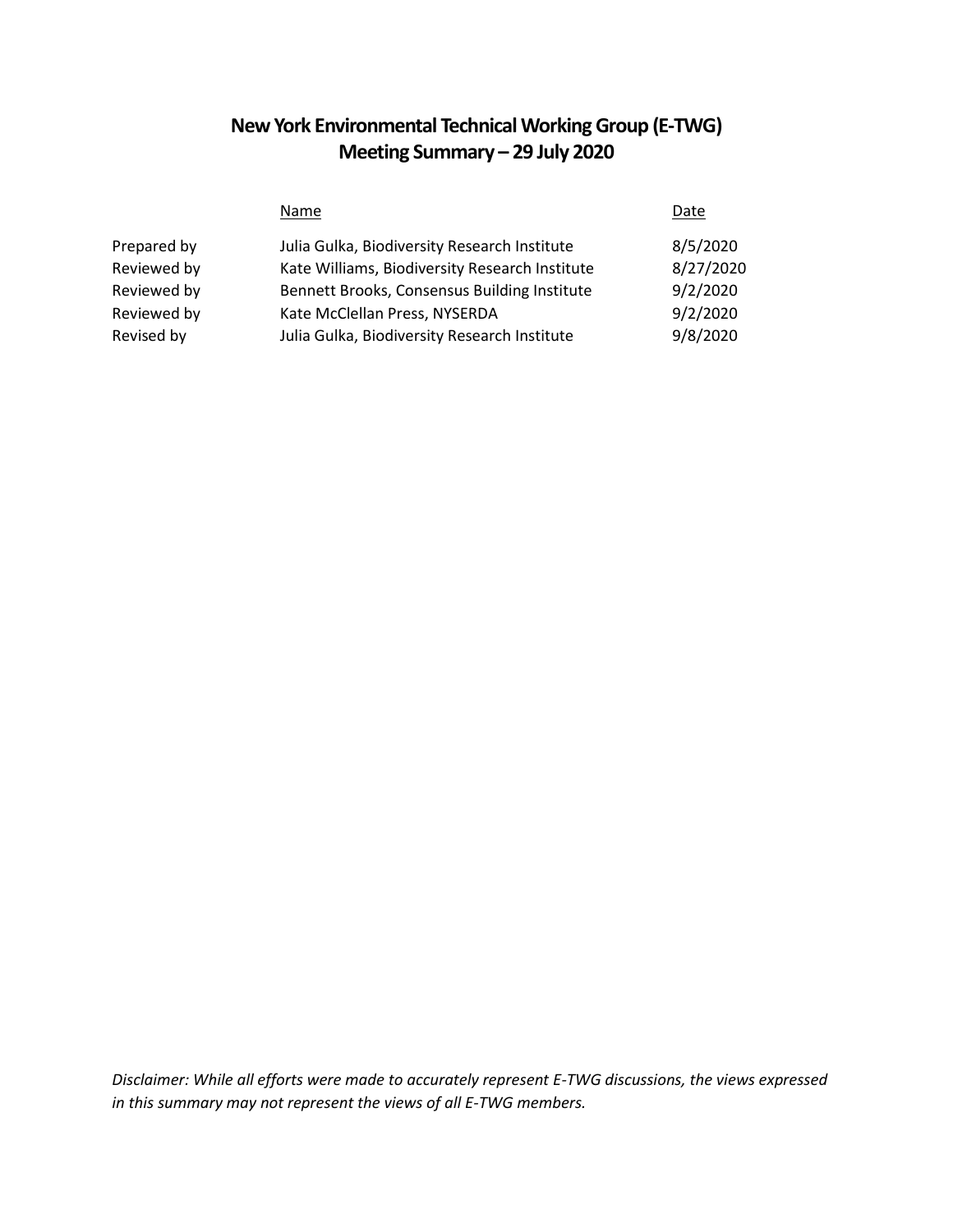## **Background**

As part of New York State's efforts to responsibly develop offshore wind energy, the New York State Energy Research and Development Authority (NYSERDA) convened the Environmental Technical Working Group (E-TWG) in 2018 to provide input to the state on environmental topics<sup>1</sup>. The eighth meeting of the E-TWG was held via video conference on 29 July, 2020. Twenty-seven E-TWG members participated in this meeting (Appendix A).

This meeting summary is intended to capture the key points of discussion and input from the E-TWG, as well as action items identified during the meeting. This summary is loosely organized according to the structure of the meeting agenda (Appendix B). Specific comments are organized by topical relevance, not necessarily the part of the agenda in which the comments were made. Opinions are not attributed to specific E-TWG members unless there is a clear reason to do so. For topics where there were differences of opinion among E-TWG members, this summary identifies areas of agreement as well as the different perspectives offered during meeting discussions.

# **Action Items**

The following action items to advance E-TWG objectives were identified during the meeting:

- Additional **feedback on the Environmental Mitigation Plan process** should be sent to Kate McClellan Press.
- To continue discussing E-TWG priorities, **members will receive an online survey to fill out** in preparation for further discussion at the **August 18 E-TWG meeting.**
- **Additional ideas regarding remote participation** and **updates to share at the August meeting** should be sent to Kate Williams.

### **Welcome**

 $\overline{\phantom{a}}$ 

Bennett Brooks (Consensus Building Institute) opened with a brief review of the overall aims for the meeting, which were to:

- Begin discussions around reassessing E-TWG priorities,
- Discuss proposed changes to the Environmental Mitigation Plan (EMP) process,
- Provide an opportunity for E-TWG members to give updates, and
- Discuss ways to improve virtual meetings moving forward.

### **NYSERDA Offshore Wind Procurement Update**

Kate McClellan Press (NYSERDA) provided an update on the New York offshore wind procurement process. The current New York Phase 2 offshore wind solicitation reaffirms the importance of continued engagement in the TWGs, includes a requirement of financial support for regional monitoring of wildlife and fisheries, and introduces a revised template for required environmental mitigation plans. Recognizing that the solicitation is currently open, she noted that any questions regarding the request for proposals should be directly to Greg Lampman, Adrienne Downey, or to [environmentandoffshorewind@nyserda.ny.gov.](mailto:environmentandoffshorewind@nyserda.ny.gov)

<sup>&</sup>lt;sup>1</sup> For meeting agendas, summaries, and presentations, see: http://nyetwg.com/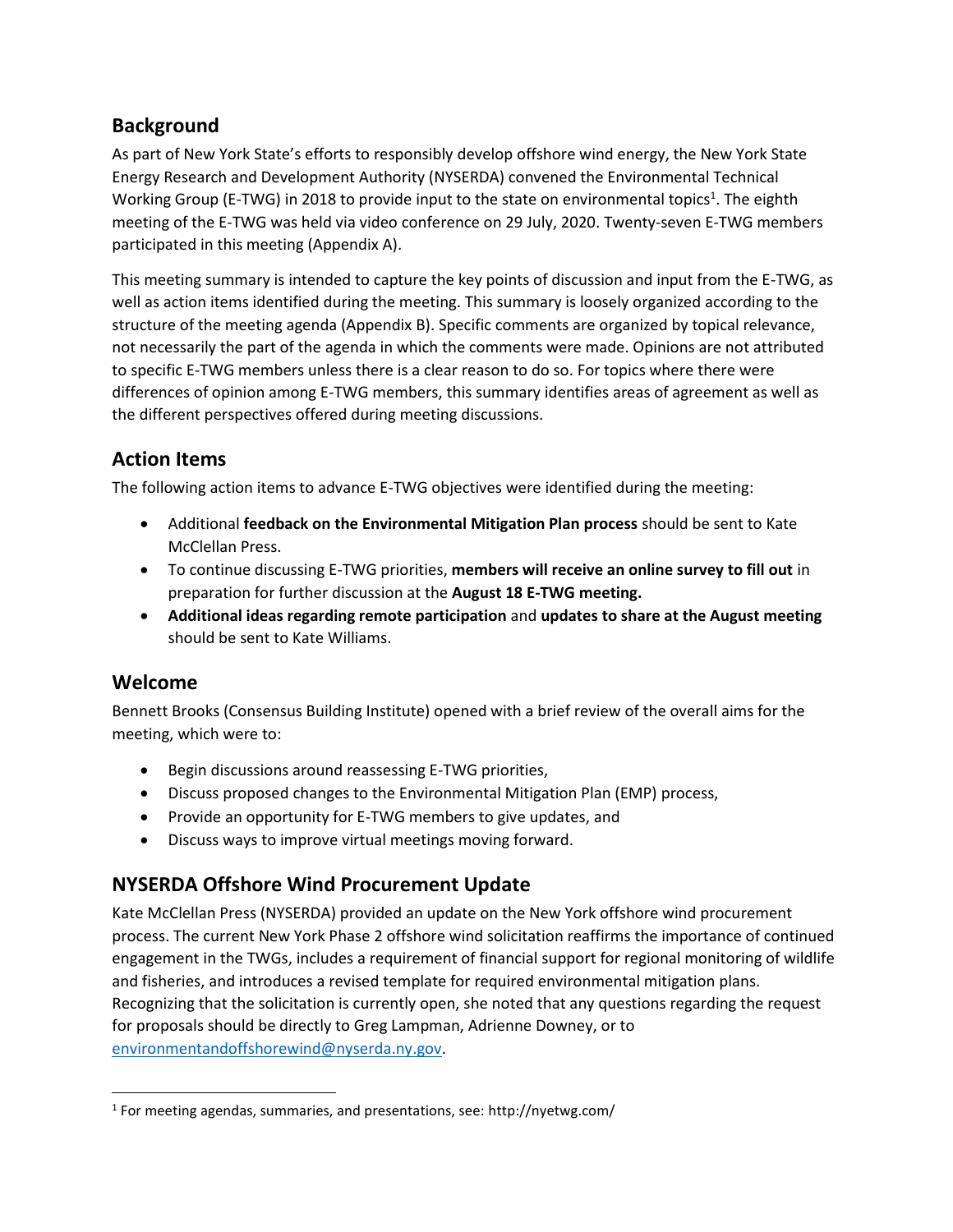#### **Discussion**

Multiple E-TWG members noted that New York is setting a great precedent and that other states should also consider requiring funding for regional monitoring.

### **Environmental Mitigation Plans**

NYSERDA is working to evolve the Environmental Mitigation Plan (EMP) process based on feedback from stakeholders, including the following modifications:

- Moving forward, offshore wind projects selected under New York Procurements will provide short (5-10 min) updates at E-TWG meetings to keep stakeholders informed.
- EMP-specific meetings will be held after major milestones and/or changes, so developers can provide more detail and E-TWG members can ask questions and provide feedback. NYSERDA is considering holding these major milestone meetings with both the E-TWG and F-TWG together.
- NYSERDA will continue to develop meeting summaries for milestone meetings, but is seeking input on the process of receiving and incorporating oral and written feedback on EMPS from E-TWG members.

#### **Discussion**

*Combining brief updates and major milestones -* E-TWG members indicated that frequent short updates would be a good idea. Morgan Brunbauer (NYSERDA) indicated that this approach was taken at the last F-TWG meeting in June and it worked well.

*Combining E-TWG and F-TWG Milestone Meetings* - E-TWG members raised concerns about group size for a combined meeting, but indicated that stakeholders might appreciate the opportunity to hear updates on both environmental and fisheries topics. Several E-TWG members suggested a hybrid approach where updates from the developers could be given to both TWGs at once, and then the meetings could split to discuss topics specific to each group in more detail.

*Approaches to EMP feedback -* E-TWG members suggested that the feedback process include:

- Opportunity for pre-meeting planning/preparation, in which 1) stakeholders provide questions and flag topics that the developers should cover in their presentation, and 2) the developers ask questions of stakeholders on topics such as major concerns or the state of the knowledge for different mitigation approaches
- Opportunity for stakeholders to see the presentations from developers in advance, as questions may be answered through that process
- One defined point for written feedback in relation to each milestone meeting

### **E-TWG Priorities**

The E-TWG last discussed priority focus areas for the group in February 2019. NYSERDA and support staff felt this was a good point to reassess priorities for the group moving forward. In preparation for this discussion, Kate Williams (Biodiversity Research Institute) had preliminary conversations with a subset of E-TWG members in June of 2020 to brainstorm potential future priority topics. Prior to breaking into groups to brainstorm a list of priorities moving forward, the group reviewed existing and past priorities as identified in early 2019, including 1) guidance on mitigation and monitoring practices,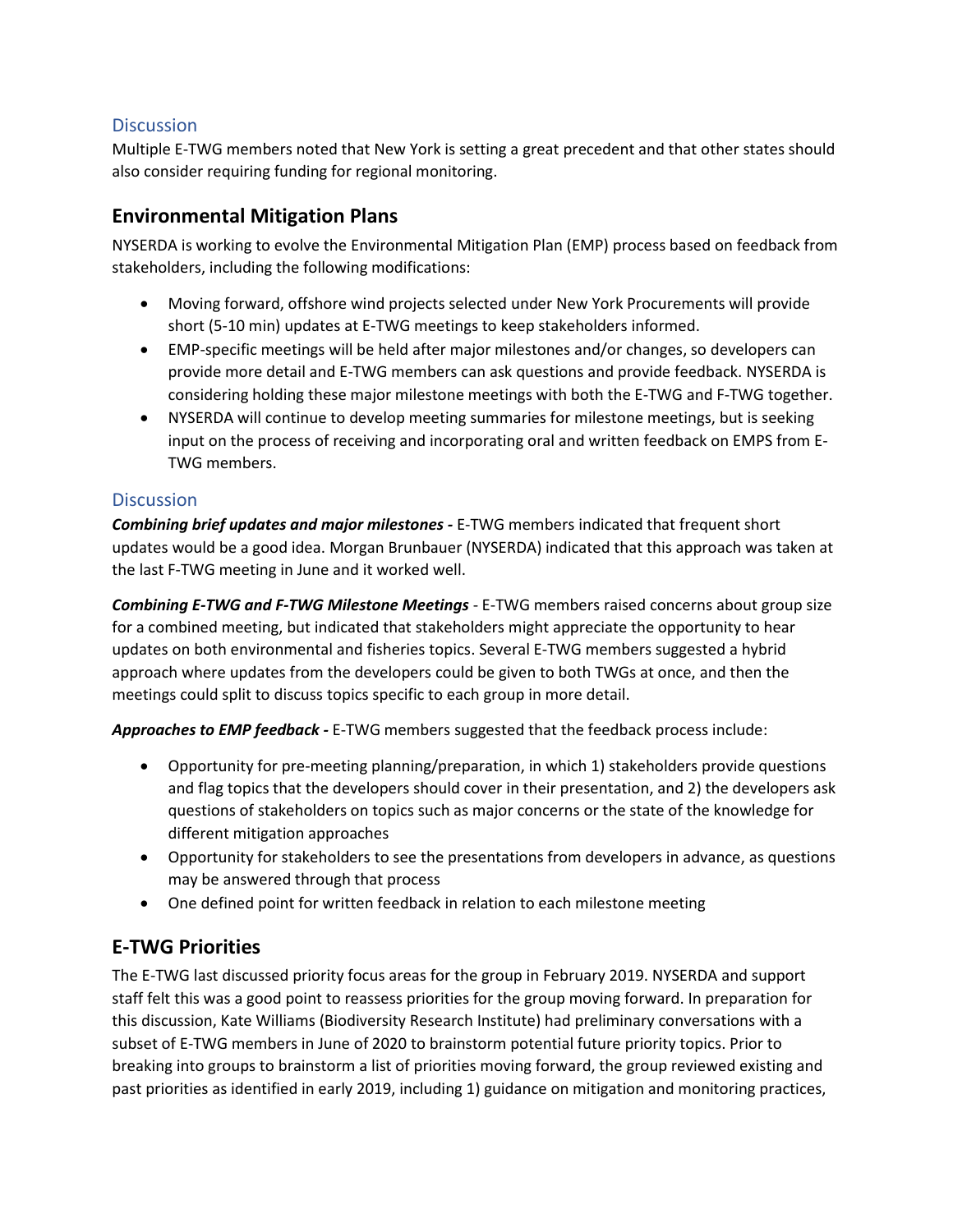2) State of the Science workshops, 3) Environmental Mitigation Plans, and 4) the Regional Wildlife Science Entity. To frame the discussion of future priorities, Bennett started by discussing the strengths of the E-TWG, including:

- Use of common ground where there are common interests among stakeholders, the group may be able to come together to provide guidance, collaborate, and share information
- Sharing differing perspectives there is value in having honest conversations among stakeholders, to learn from each other and appreciate why there may be differences of opinions
- Relationship building there is value in developing relationships among stakeholders

#### Discussion and Brainstorm

The goal of discussion during this meeting was to brainstorm a "laundry list" of priorities - getting all possible ideas on the table – with an eye towards a subsequent prioritization conversation in August. The following topics/themes emerged from breakout group discussions on E-TWG priorities. Note: topics have been condensed and therefore may represent input from multiple E-TWG members/breakout groups.

- **Continue to develop best management practices for wildlife**. This could include one or both of the existing taxonomic foci (e.g., marine mammals and sea turtles, birds and bats), and may include a modified process, new scope, and/or change in end products relative to the initial efforts of the BMP Committees in 2019-2020.
- **Improve regional coordination.** Greater regional coordination would help avoid duplication of effort, share lessons learned, and promote regional consistency. Efforts in this regard could focus on coordination and information exchange with other regional groups and/or with stateled advisory groups such as those in New Jersey, Connecticut, and Massachusetts.
- **Develop guidance for monitoring.** This could include both site-specific monitoring or a more regional focus to ensure adequate data, stakeholder engagement, and a holistic regional approach to monitoring.
- **Focus on emerging technology for monitoring and mitigation.** Many E-TWG members mentioned the importance of technology development. This could take many forms, including 1) informing stakeholders about the capabilities and limitations of existing and emerging technologies, 2) designing a field study to help validate new technology to help accelerate the field, or 3) developing a set of standards or criteria for successful deployment of offshore mitigation and monitoring technologies to streamline the process of new technology adoption and clarify the requirements for technology validation.
- **Develop a mechanism or framework for compensatory mitigation**. The E-TWG could oversee development of a framework for how and when to implement off-site mitigation approaches, in coordination with federal regulators and other stakeholders.
- **Continue to organize State of the Science Workshops.** The State of the Science Workshops can be an important forum for information dissemination and discussion.
- **Assess and help coordinate state requirements for offshore wind energy development**. Each state may have a different role, procedures, and requirements in the offshore wind energy development process. An assessment of these variations between states, and an effort to better align requirements between states where feasible, could help ensure consistency and make it easier for developers to navigate the regulatory and permitting processes.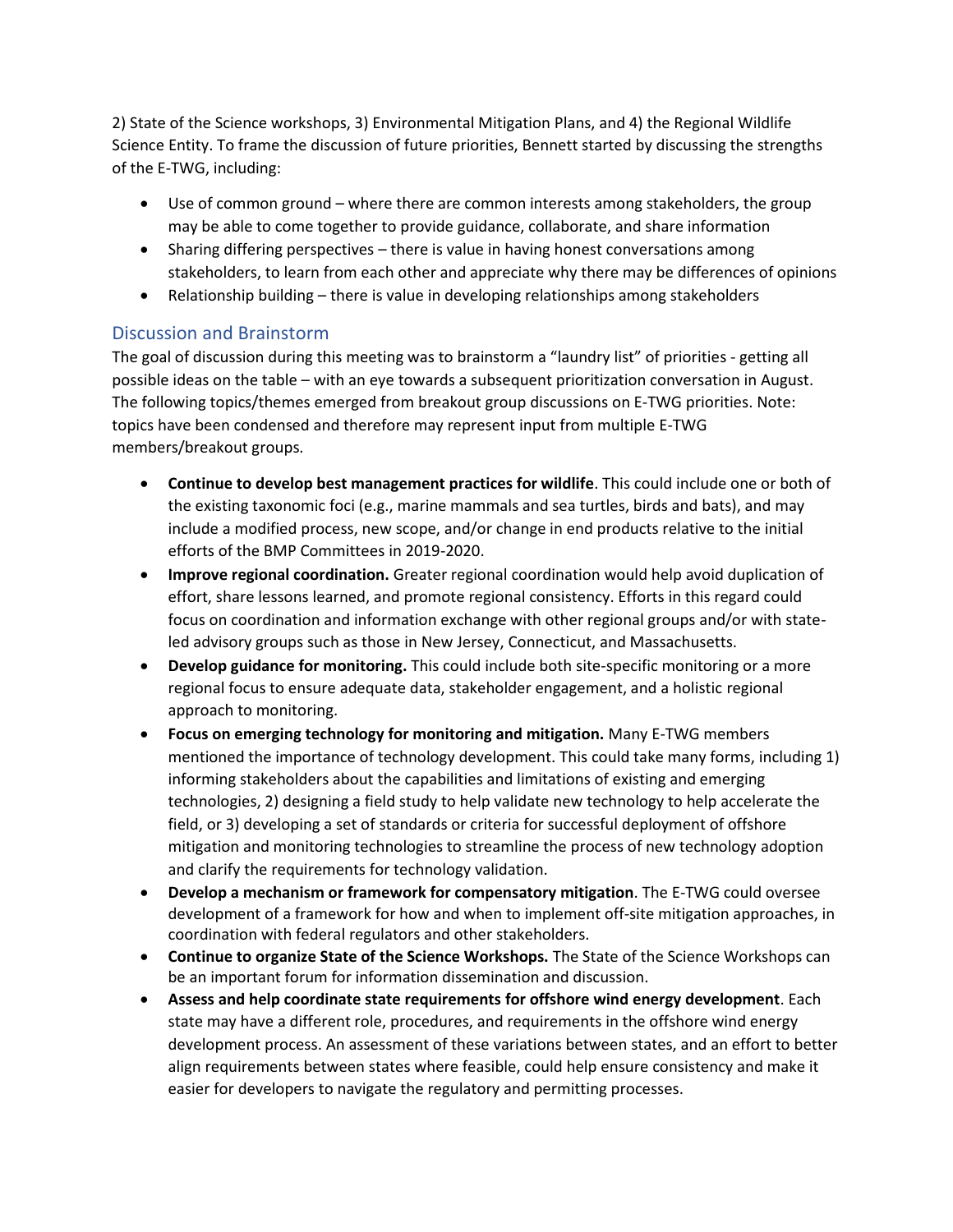- **Develop guidance for standardizing site-specific data.** Guidance on the ways in which sitespecific data are recorded, managed, and reported could help ensure consistency across projects, help developers navigate monitoring processes, and ensure that new data are collected in such a way as to allow for future meta-analysis.
- **Help to direct the use of funding for regional wildlife monitoring that will arise from the New York Phase 2 procurement**.
- **Continue to develop environmental mitigation plans.** Recognizing that the process for EMPs continues to evolve, the task of consultation on environmental mitigation plans remains important and will continue to grow with current and future procurements.
- **Oversee a study to better understand cumulative impacts.** While cumulative impacts are a difficult topic, a project to model the cumulative impact for potential full offshore wind buildout could build off existing State of the Science efforts on cumulative impacts.

#### **Next Steps**

Following this meeting, support staff will send out an online survey to assess which topics (from this E-TWG discussion as well as earlier conversations) the group is most interested in pursuing. At the E-TWG meeting on August 18, we will discuss survey results and aim to come out of the discussion with a clear direction. It was also noted that there is a need to be cognizant of E-TWG member time commitments.

### **Member Updates**

The first E-TWG annual bulletin<sup>2</sup> has gone out to stakeholders, as directed by the E-TWG Communications and Outreach Plan<sup>3</sup>. The bulletin includes updates on E-TWG activities in 2019-2020 and on other regional activities. E-TWG member updates during the meeting included:

#### BOEM Updates

- Construction was completed on the Coastal Virginia Offshore Wind pilot project, a two-turbine project that represents the first installation in federal waters. Environmental studies on the site are ongoing, including in relation to pile driving and the use of bubble curtains, as well as studies of corrosion, biofouling, and turbidity.
- The Vineyard Wind Supplemental Environmental Impact Statement (SEIS) was released in June, and the public comment period recently closed, with over 13,000 comments submitted.
- BOEM has received its seventh Construction and Operations Plan (COP)<sup>4</sup>.
- Changes have been made to NEPA regulations regarding aspects of the process' applicability, obligation, statutory authority and definitions. The summary of these changes will be made available to the E-TWG when there is a public document available to share.

#### Connecticut Update

 $\overline{a}$ 

• In 2019, a similar entity to the E-TWG and F-TWG (Commission on Environmental Standards or CES) was formed to advise the state on environmental and fisheries mitigation plans. The CES is made up of wildlife experts, legislative representatives, and fisheries representatives. No developers are included on the CES (consistent with its enabling legislation), though all meetings are public so developers can participate in meetings as well as provide public comments.

<sup>2</sup> [https://media.wix.com/ugd/78f0c4\\_389f2615460e42cebefd7f5c17aba8d5.pdf](https://media.wix.com/ugd/78f0c4_389f2615460e42cebefd7f5c17aba8d5.pdf)

<sup>3</sup> <https://www.nyetwg.com/e-twg-products>

<sup>4</sup> <https://www.boem.gov/renewable-energy/state-activities>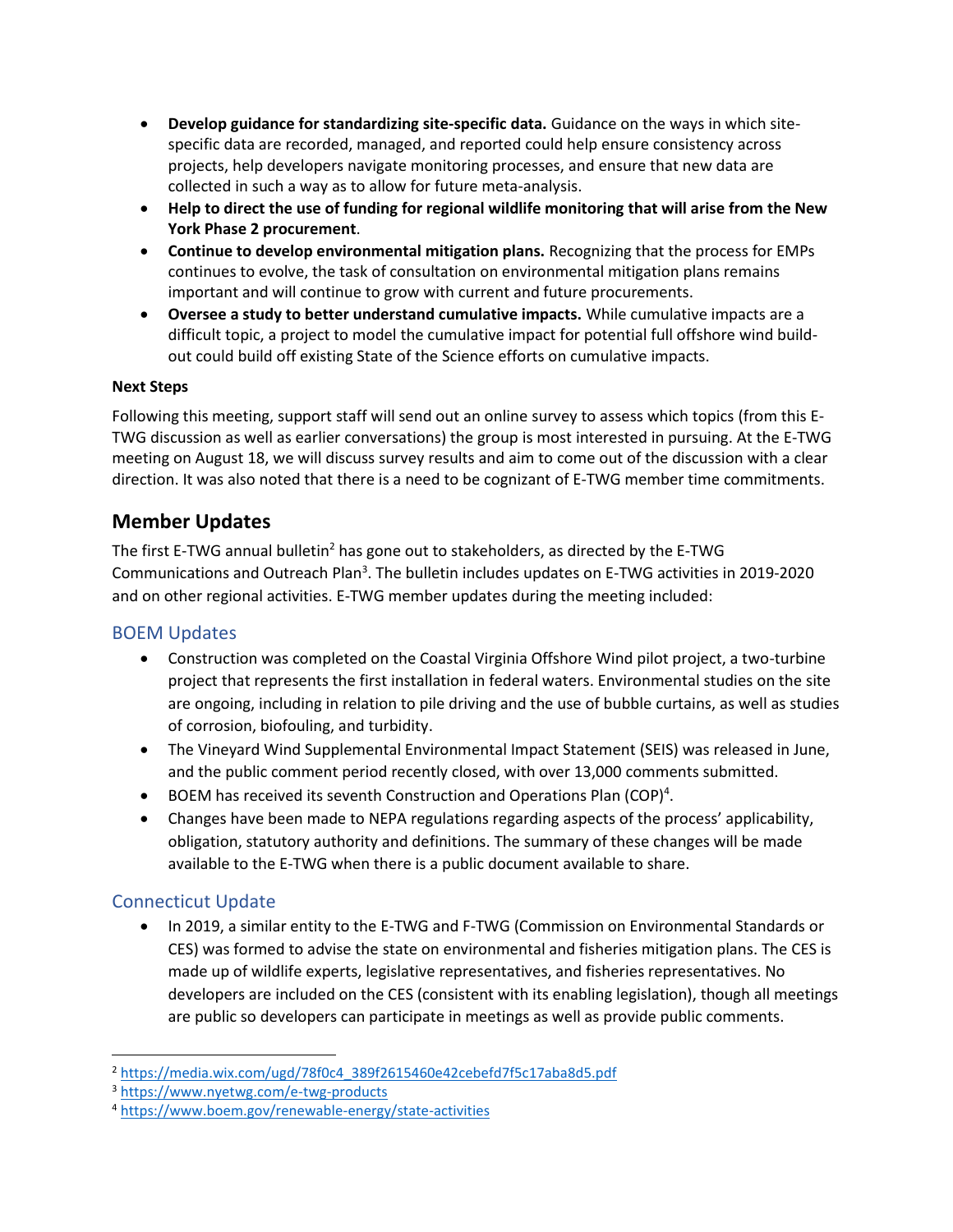• In 2018, Connecticut had its first offshore wind procurement (Revolution Wind, Ørsted). In December 2019, Park City (Vineyard Wind) was selected under the second procurement and was the first required to submit an environmental and fisheries mitigation plan. This process includes quarterly consultations with the CES, with the first two consultations occurring in April and July 2020. These are public meetings that are available online. In addition, the second procurement included direct funding for mitigation.

#### New Jersey Update

- New Jersey recently released its draft Offshore Wind Strategic Plan<sup>5</sup> which incorporates the state's goal of 7,500 MW of wind energy. The plan is currently open for public comment and there is a meeting on August 3 to learn more.
- New Jersey recently released a draft solicitation for its second offshore wind procurement (1200-2400 MW). The solicitation, currently open for public comment, includes some aspects of environmental and fisheries plans. There is a public meeting on August 5 for more information.

### Developer Update

- The Offshore Environmental Working Group is a developer-focused effort that kicked off a few weeks ago.
- A small, informal initiative of offshore wind energy developers in the northeastern U.S. are working to collaborate and have set up the North East Coast - Developers Environmental Collaborative (NEC-DEC).

### **Remote Meeting Strategies**

Given the current global pandemic, it is likely that E-TWG meetings will be occurring remotely at least for the remainder of 2020. Farrah Andersen (Cadmus Group) led a discussion regarding how best to preserve the important elements of in-person meetings with this group, including personal connections and interactive discussions. The following topics/themes emerged from group discussion:

- Multiple members emphasized the effectiveness of breakout sessions, including use as a networking opportunity (e.g., "fun" breakouts like happy hour or coffee chat). It is more effective to network virtually in smaller groups.
- Newer E-TWG members may not have relationships from previous in-person meetings, and we should help to foster relationship development virtually.
- Recording meetings could be useful, allowing members to go back to content later.
- Maximum virtual meeting time should be 3 hours, including any networking activities.
- Including your organization in your name on Zoom is very useful.
- Poll and chat functions help more introverted individuals to engage in discussion.
- There is a benefit of virtual meetings in that participation is no longer linked to travel restrictions, particularly for state agencies.

 $\overline{a}$ 

<sup>5</sup> Available here: https://www.nj.gov/bpu/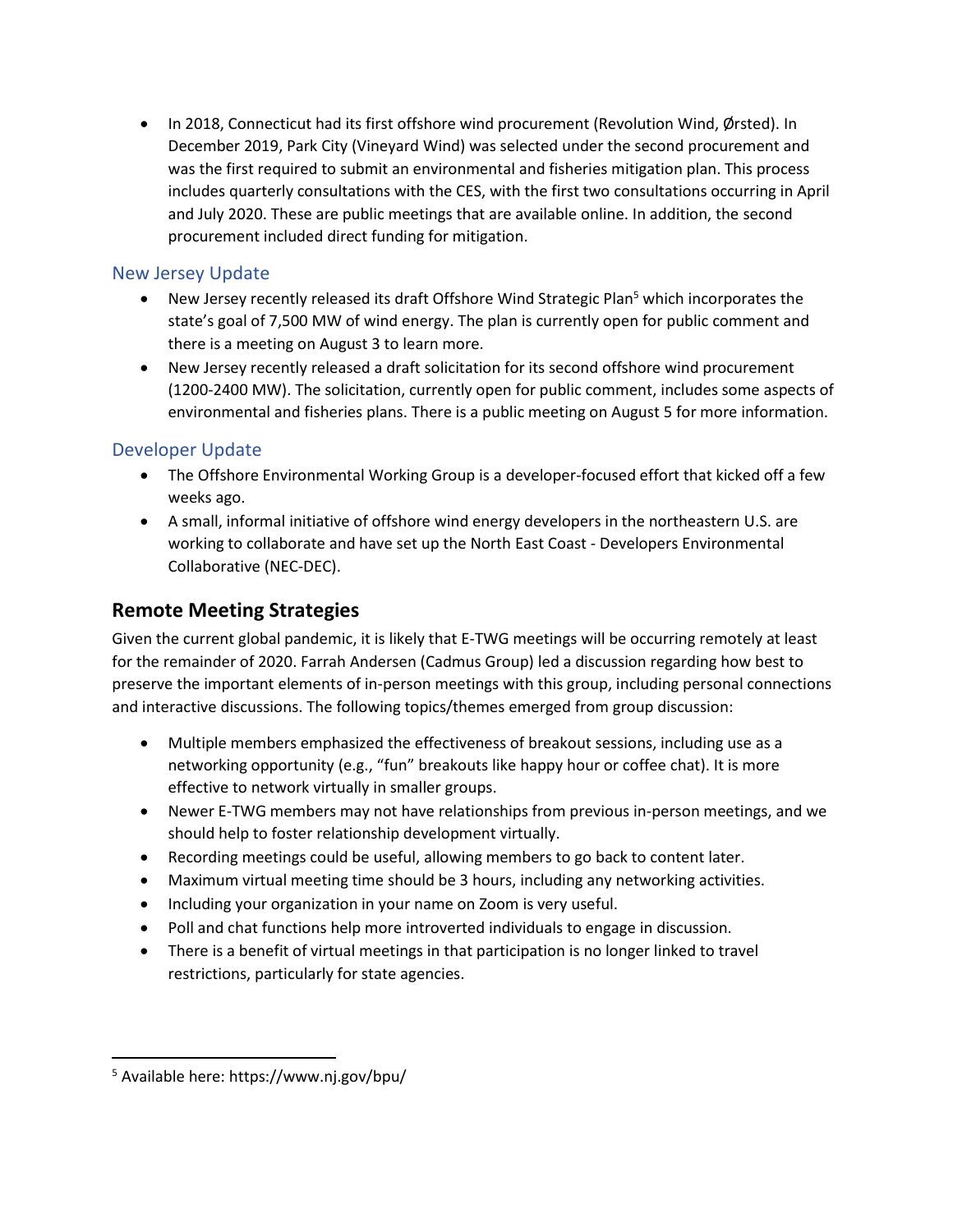| <b>Point of Contact</b>     | Organization                                                      | <b>Stakeholder Type</b>   | Role           |
|-----------------------------|-------------------------------------------------------------------|---------------------------|----------------|
| <b>Kate McClellan Press</b> | <b>NYSERDA</b>                                                    | <b>State Government</b>   | Convener/chair |
| Anthony Bevacqua            | NJ Board of Public Utilities                                      | <b>State Government</b>   | Observer       |
| <b>Catherine Bowes</b>      | <b>National Wildlife Federation</b>                               | eNGO                      | Advisor        |
| Jenny Briot                 | Avangrid                                                          | Developer                 | Advisor        |
| Louis Brzuzy                | <b>Shell New Energies</b>                                         | Developer                 | Advisor        |
| Koen Broker                 | <b>Shell New Energies</b>                                         | Developer                 | Advisor        |
| Ali Chase                   | Natural Resources Defense Council                                 | eNGO                      | Advisor        |
| <b>Emily Chou</b>           | <b>Wildlife Conservation Society</b>                              | eNGO                      | Advisor        |
| Lisa Engler                 | MA Dept. of State                                                 | <b>State Government</b>   | Observer       |
| <b>Elizabeth Gowell</b>     | Ørsted                                                            | Developer                 | Advisor        |
| <b>Kevin Hassell</b>        | NJ Dept. of Environmental Protection                              | <b>State Government</b>   | Observer       |
| Scott Johnston              | U.S. Fish and Wildlife Service                                    | <b>Federal Government</b> | Observer       |
| Sherryll Huber Jones        | NY Dept. of Environmental<br>Conservation                         | <b>State Government</b>   | Observer       |
| Shannon Kearney             | CT Dept. of Energy and                                            | <b>State Government</b>   | Observer       |
|                             | <b>Environmental Protection</b>                                   |                           |                |
| <b>Francine Kershaw</b>     | Natural Resources Defense Council                                 | eNGO                      | Advisor        |
| Kristi Lieske               | DE Dept. of Natural Resources and<br><b>Environmental Control</b> | <b>State Government</b>   | Observer       |
| Jillian Liner               | <b>Audubon New York</b>                                           | eNGO                      | Advisor        |
| Carl LoBue                  | The Nature Conservancy                                            | eNGO                      | Advisor        |
| Pam Loring                  | U.S. Fish and Wildlife Service                                    | <b>Federal Government</b> | Observer       |
| <b>Joe Martens</b>          | NY Offshore Wind Alliance                                         | Nonpartisan NGO           | Advisor        |
| Laura McKay                 | VA Dept. of Environmental Quality                                 | <b>State Government</b>   | Observer       |
| Laura Mensch                | DE Dept. of Natural Resources and<br><b>Environmental Control</b> | <b>State Government</b>   | Observer       |
| Laura Morales               | <b>Equinor Wind US</b>                                            | Developer                 | Advisor        |
| <b>Paul Phifer</b>          | <b>Atlantic Shores</b>                                            | Developer                 | Advisor        |
| Mindi Rekdahl               | <b>Wildlife Conservation Society</b>                              | eNGO                      | Advisor        |
| Matt Robertson              | Vineyard Wind                                                     | Developer                 | Advisor        |
| <b>Brandi Sangunett</b>     | <b>Bureau of Ocean Energy</b><br>Management                       | <b>Federal Government</b> | Observer       |

## **Appendix A: List of Participants**

### **Support Staff present**

Morgan Brunbauer (NYSERDA) Bennet Brooks (Consensus Building Institute) Farrah Andersen (Cadmus Group) Kate Williams (Biodiversity Research Institute) Julia Gulka (Biodiversity Research Institute) Edward Jenkins (Biodiversity Research Institute)